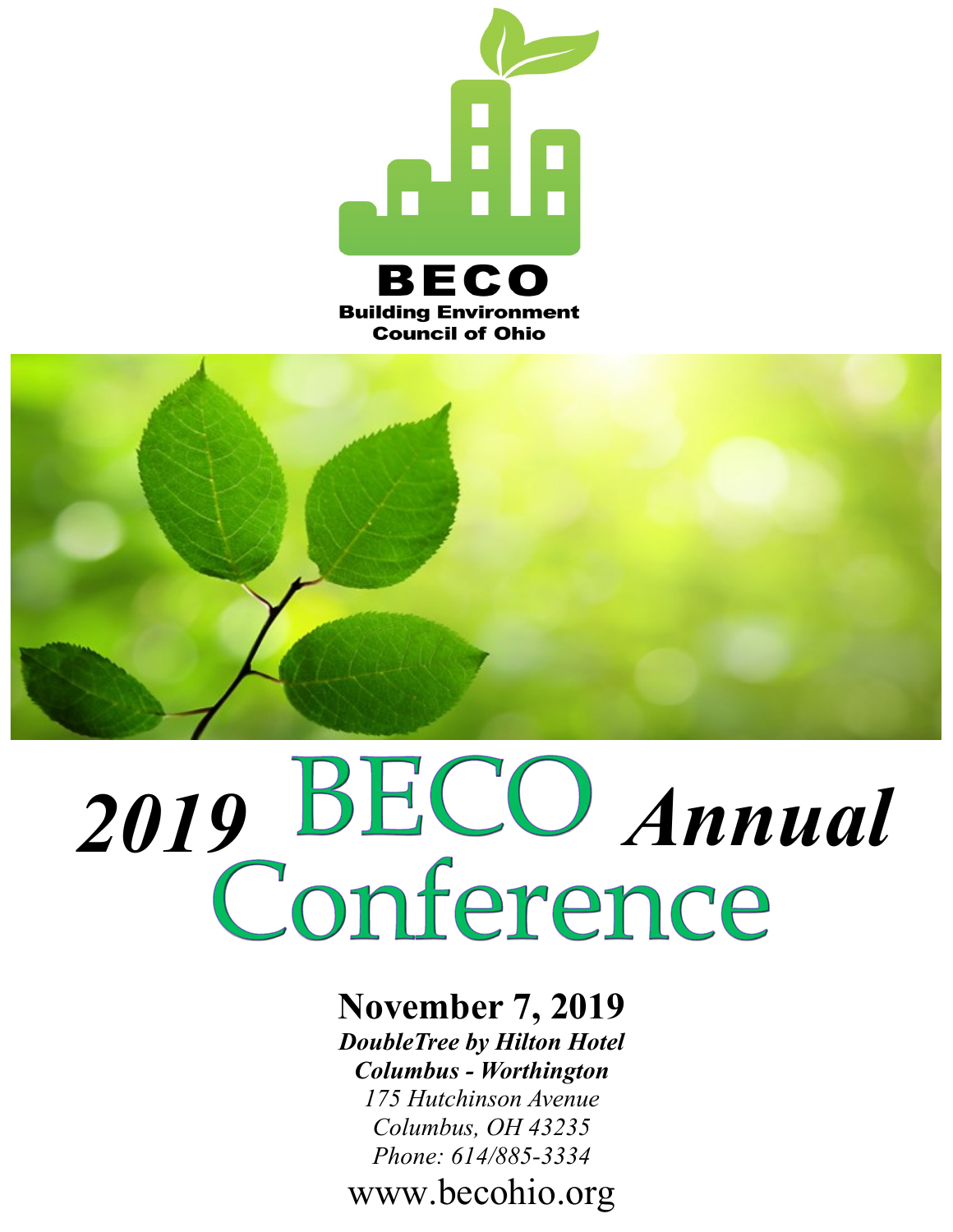# Conference Agenda

| <b>Thursday, November 7, 2019</b> | $(8:00am - 4:00pm)$                                                                                     |  |
|-----------------------------------|---------------------------------------------------------------------------------------------------------|--|
| $8:00 - 8:30$ am                  | Conference Registration/Continental Breakfast<br><b>BECO Business Meeting</b><br><b>Opening Remarks</b> |  |
| $8:30 - 9:15$ am                  | <b>EPA Region 5 PCB—Landfill Testing</b><br>Cathy Hardy - Waste Management                              |  |
| $9:15 - 10:00$ am                 | The Use of Grinders for removing Asbestos Floor Mastics<br>Steve Zasppitelli - Sherwin Williams         |  |
| $10:00 - 10:15$ am                | <b>BREAK/EXHIBITS</b>                                                                                   |  |
| $10:15 - 11:00$ am                | <b>Asbestos Training Changes Update</b><br>Mark Needham - Ohio EPA                                      |  |
| $11:00 - 11:45$ pm                | <b>UST</b><br>Steven Krichbaum - BUSTR                                                                  |  |
| $11:45 - 12:45$ pm                | <b>LUNCH</b><br>50/50 Raffle                                                                            |  |
| $12:45 - 1:30 \text{pm}$          | <b>Lead-Based Paint</b><br>Matt Young - ODH                                                             |  |
| $1:30 - 2:00 \text{pm}$           | Radon<br><b>Shamus Estep - ODH</b>                                                                      |  |
| $2:00 - 2:15$ pm                  | <b>BREAK/EXHIBITS</b>                                                                                   |  |
| $2:15 - 2:45PM$                   | <b>Radon—Testing in Schools</b><br>David Metzger - 1st Option Radon Measurement                         |  |
| $2:45 - 4:00 \text{pm}$           | <b>State Regulatory Panel Question and Answer Session</b>                                               |  |
| $4:00 \text{ pm}$                 | <b>Adjourn</b>                                                                                          |  |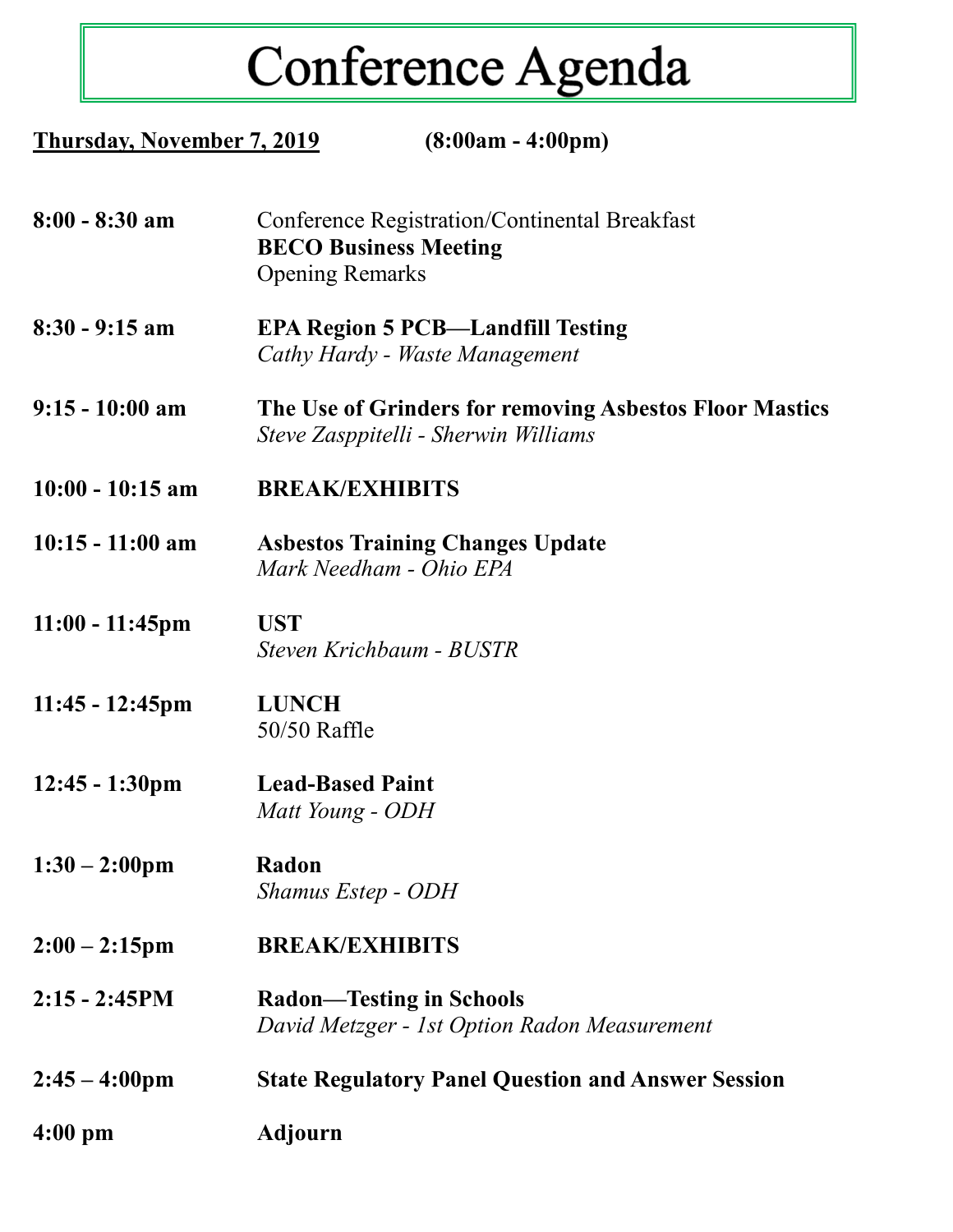### **BECO Annual Conference November 7, 2019 (8:00am - 4:00pm)**

# **Exhibitor & Sponsor Information**

**Cost to exhibit at the BECO Conference is \$175 for Non-Members**. This fee includes one (1) 6 foot table and two (2) chairs, your company's name listed as an exhibitor in the conference booklet, and a copy of BECO Conference Attendees' contact information (conference registration required if attending).

**Special offer for BECO Members:** BECO members are invited to advertise their businesses at this year's conference for only **\$75**. Members will receive a 6 foot skirted table to highlight their businesses.

> *Levels of Sponsorship* **Platinum = \$750 Gold = \$500 Silver = \$250**

**Be a Platinum Sponsor** at the BECO Conference and receive a 6 foot skirted table, two (2) chairs, your company's name listed as a Platinum Sponsor in the conference booklet, a copy of all BECO Conference Attendees' contact information, a sign with your company's name & logo at the sponsored event (i.e. conference luncheon), meals for two company representatives, a full page ad in the Conference Booklet, and a 10 minute luncheon presentation.

**Be a Gold Sponsor** at the BECO Conference and receive a 6 foot skirted table, two (2) chairs, your company's name listed as a Gold Sponsor in the conference booklet, a copy of all BECO Conference Attendees' contact information, a sign with your company's name & logo at the sponsored event (i.e. conference reception or breakfast), meals for one company representatives and a half page ad in the Conference Booklet and a 5 minute luncheon presentation.

**Be a Silver Sponsor** at the BECO Conference and receive a 6 foot skirted table, two (2) chairs, your company's name listed as a Silver Sponsor in the conference booklet, a copy of all BECO Conference Attendees' contact information, a sign with your company's name  $\&$  logo at the sponsored event (conference break), meals for one company representative and a business card size ad in the Conference Booklet.

## **Hotel Information**

A block of rooms has been reserved at the **DoubleTree by Hilton Hotel Columbus - Worthington 175 Hutchinson Avenue Columbus, OH 43235**.

Contact the hotel to make your reservation by October 16, 2019 at 614/885-3334 and identify yourself as being with the Building Environment Council of Ohio (BECO) for a single or double rate of **\$114**, plus tax.

**Certificates of Attendance will be provided for self-reporting CEU's.**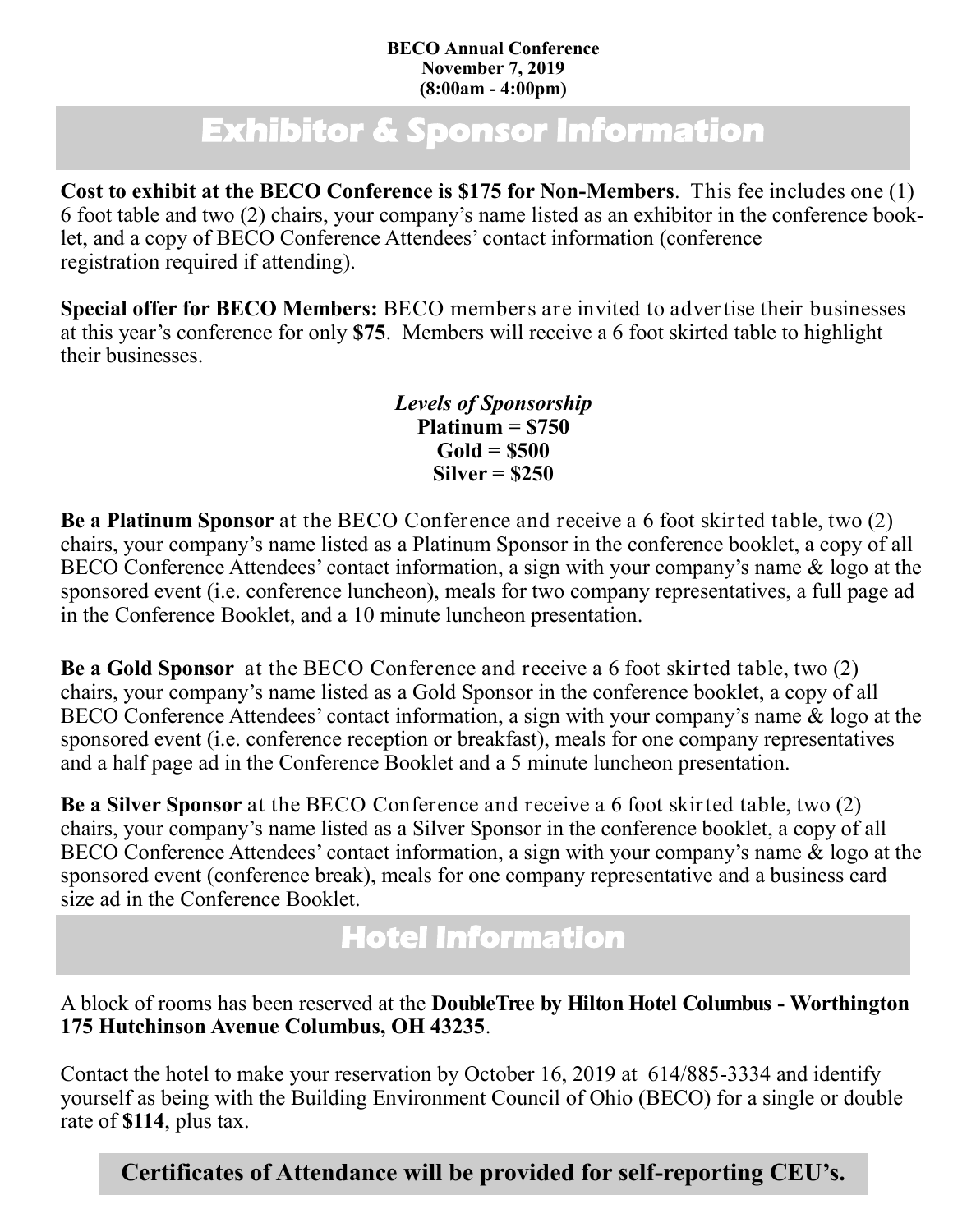Join Us

**November 7, 2019 (8:00am - 4:00pm)**

at the

### **BECO Annual Conference**

At

*DoubleTree by Hilton Hotel Columbus-Worthington 175 Hutchinson Avenue Columbus, OH 43235* 

Reserve your room today! **\$114 614-885-3334**

Building Environment Council of Ohio 3757 Indianola Ave Columbus, Ohio 43214 614/784-9772 www.becohio.org